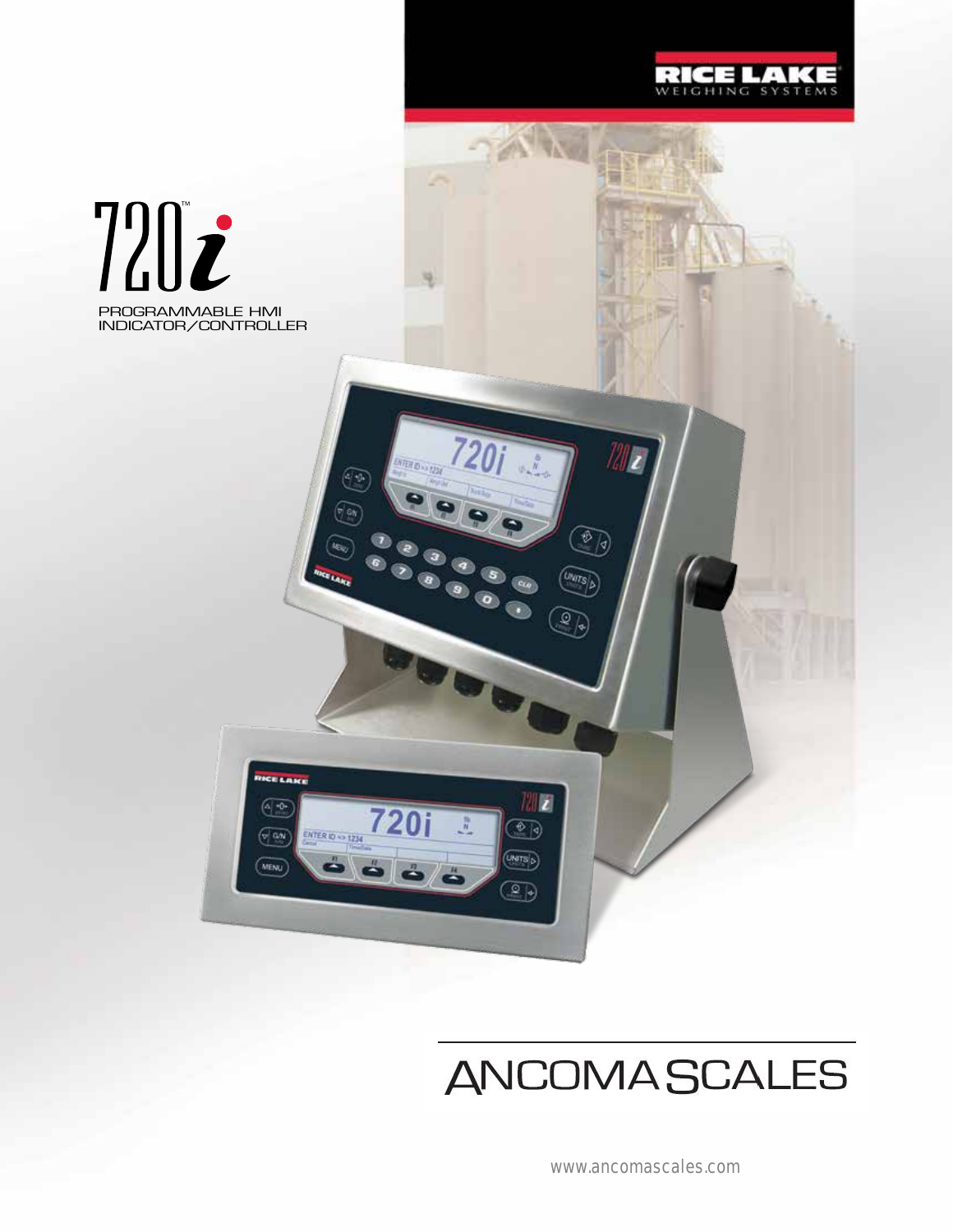# For every action, there's 720i

# Intelligence with Simplicity

The 720i indicator/controller breaks away from Rice Lake's pack of basic models with its ability to control more processes, more equipment and more information. Automate entire systems by commanding batch formulation, inventory management and traceability. Capture and store weight data, link more peripheral equipment and do it all with incredible ease.

The attractive 720i design presents a complete operator keypad in either universal or panel-mount enclosures. Programmable softkeys and operator prompts offer more functionality and control for busy industrial settings.

Programming is easier than ever using either the standard configurable batch engine or the 720i's exclusive ProAction™ software. Local remote capability allows multiple indicators to simultaneously display the same data. Truck scale operations, data collection, batching or networking—this multifaceted HMI can handle them all.

# Two Versions Designed for Your Application

Choose between two 720i versions for your application's best fit. The 720i batching version is designed specifically for batch control while the 720i PCE version excels in sophisticated installations with advanced process control capabilities, increased data storage and superior reporting capabilities. This version is ideally suited for a wide range of applications, from truck and vehicle scale environments to industrial automation. Both versions are available in either universal or panel mount enclosures.



The example here displays a simple sequential process that could be programmed using 720i's standard batch engine. At the touch of a button gates (A) release product into a large hopper. The product is then measured using weight data collected from load cells (B). Next, the 720i signals a motor (C) to mix the hopper contents for a given length of time. Lastly, another gate (D) is engaged to discharge a certain amount of product based on weight (B), while a conveyor system is simultaneously activated (E)

/ehicle Weighing Vehicle Weighing

Unique truck and vehicle scale features set the 720i apart from the competition. Connect peripherals such as PCs, printers, remote displays and stop/go lights. Use the local/remote capability to display weight data at the scale and in the office. Enter the 720i's Advanced Truck Mode (ATM) for increased data storage and reporting capabilities. All of these features (and more) make the 720i an outstanding value for any truck and vehicle scale application.

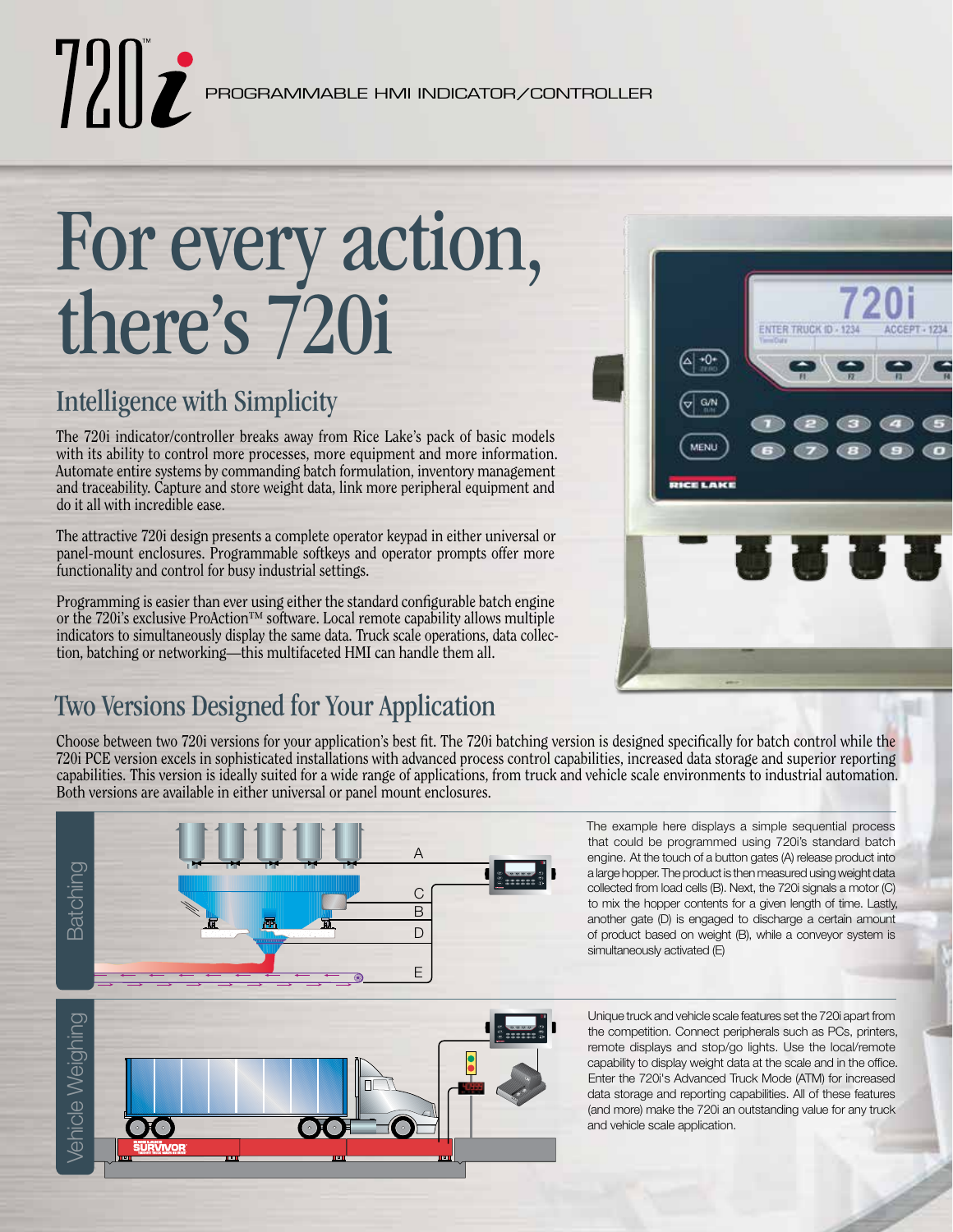#### *INTUITIVE, EASY-TO-USE LOCAL DISPLAY*

*Character sizes are ¾" and backlit for easy readability at a distance, in bright sunlight and dim light.* 

#### *FOUR (4) SOFT KEYS*

*Soft keys allow the operator to easily create new keys and understand functions and selections.*

#### *CONFIGURABLE BATCH ENGINE*

*Allows you to design your own multistep procedure to automatically* 

#### *PROACTION™*

*The fastest, most powerful single scale controller available with an onboard process control engine and database storage.*

*ZERO/GROSSNET/MENU/TARE/ UNITS/PRINT KEYS Most common interface keys located on the front panel for easy access.*

*Heavy-duty, stainless steel embossed enclosure is ideally suited for toughest industrial environments.*

*The 720i essentially combines all the features and benefits of weightbased control system architecture with that of a typical PLC.*

72 I

UNITS D

 $Q_{\alpha}$ 

*run from beginning to end.*

### *NEMA 4X/IP66*

*RATED ENCLOSURE*

#### *DETERMINISTIC I/O CONTROL*

### The Power to do More

To make full use of the 720i's functionality and power, the ProAction programming tool can be installed. This software speaks to your 720i like no other program can. ProAction takes the standard batch engine one step further by removing the constraints of sequential control, adding data collection, and giving your 720i the flexibility to perform more operations simultaneously. Create programs to prompt your operator through a process, store formulas, or even collect weight data and generate reports.

Take your process to the next level and customize your indicator to its highest potential. ProAction is ready. This incredible programming function is available for use with every 720i.

### Built-in Batching

#### Choose the 720i batching version for built-in batch control functionality.

- Design your own multi-step procedure to run automatically from beginning to end
- Uses the same straightforward batch engine as Rice Lake's advanced 820i® and 920i® indicators
- 32 configurable batch steps or free-running setpoints

# Powerful Process Control

- Choose the standard 720i PCE version for extended programmability.
- Compatible with Rice Lake's ProAction PCEE (process control engine editor) and DBE (database editor) software
- Simple "step, condition, action" philosophy to program custom functions
- Evaluates multiple steps simultaneously
- Create, edit and manage databases

### Flexible Features

- The 720i includes powerful onboard connectivity as well as expandability for a wide range of applications.
- Two full duplex serial ports
- Eight digital I/O
- 20 auxiliary print formats
- PC style PS/2 keyboard port
- Header for USB, Ethernet or fiber-optic interface card
- One option slot to use with additional networking or option cards

## Truck & Vehicle Scale Applications

#### Both versions of the 720i come with several unique features designed specifically for truck and vehicle scale environments.

- Attach peripheral equipment such as PCs, printers, stop/go lights, remote displays and more
- Install one 720i in the office and one at the scale to display the same weight data with local/remote capability
- Advanced truck mode (720i PCE) gives more data storage and reporting capabilities: Up to 99 unique customer, material or source files and more than 1400 transaction files
- Multi-range, multi-interval allow for incremental flexibility
- Alibi tracking retrieves data and can reprint tickets from scale history

# **ProAction**